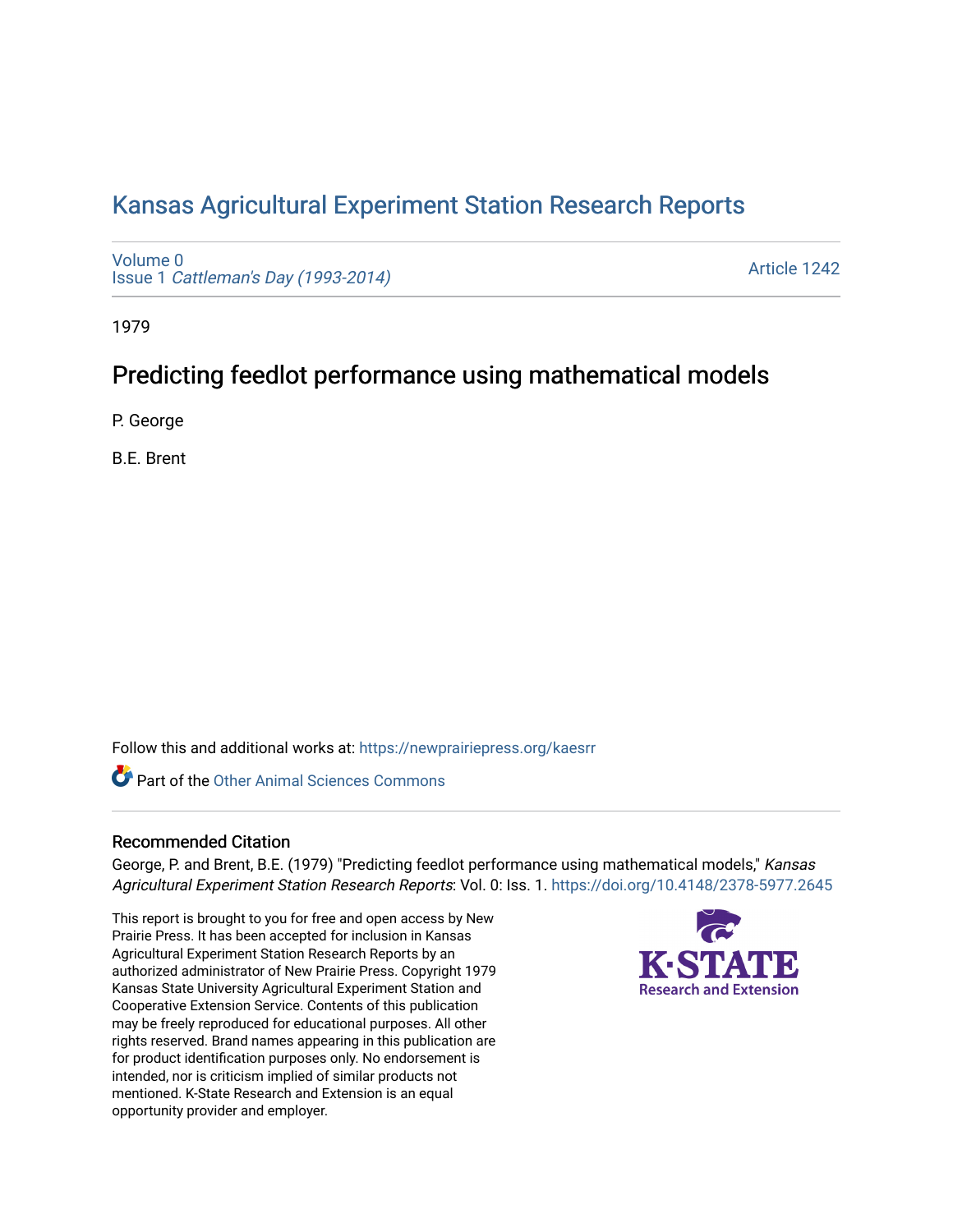# Predicting feedlot performance using mathematical models

## Abstract

Tables based on mathematical models illustrate how feed intake, rate of gain, and feed efficiency change during the feeding period and in response to different wing-chill temperatures. The tables wert used to calculate costs or gain.

# Keywords

Cattlemen's Day, 1979; Report of progress (Kansas State University. Agricultural Experiment Station); 350; Beef; Feedlot performance; Feed intake; Rate of gain; Feed efficiency

### Creative Commons License



This work is licensed under a [Creative Commons Attribution 4.0 License](https://creativecommons.org/licenses/by/4.0/).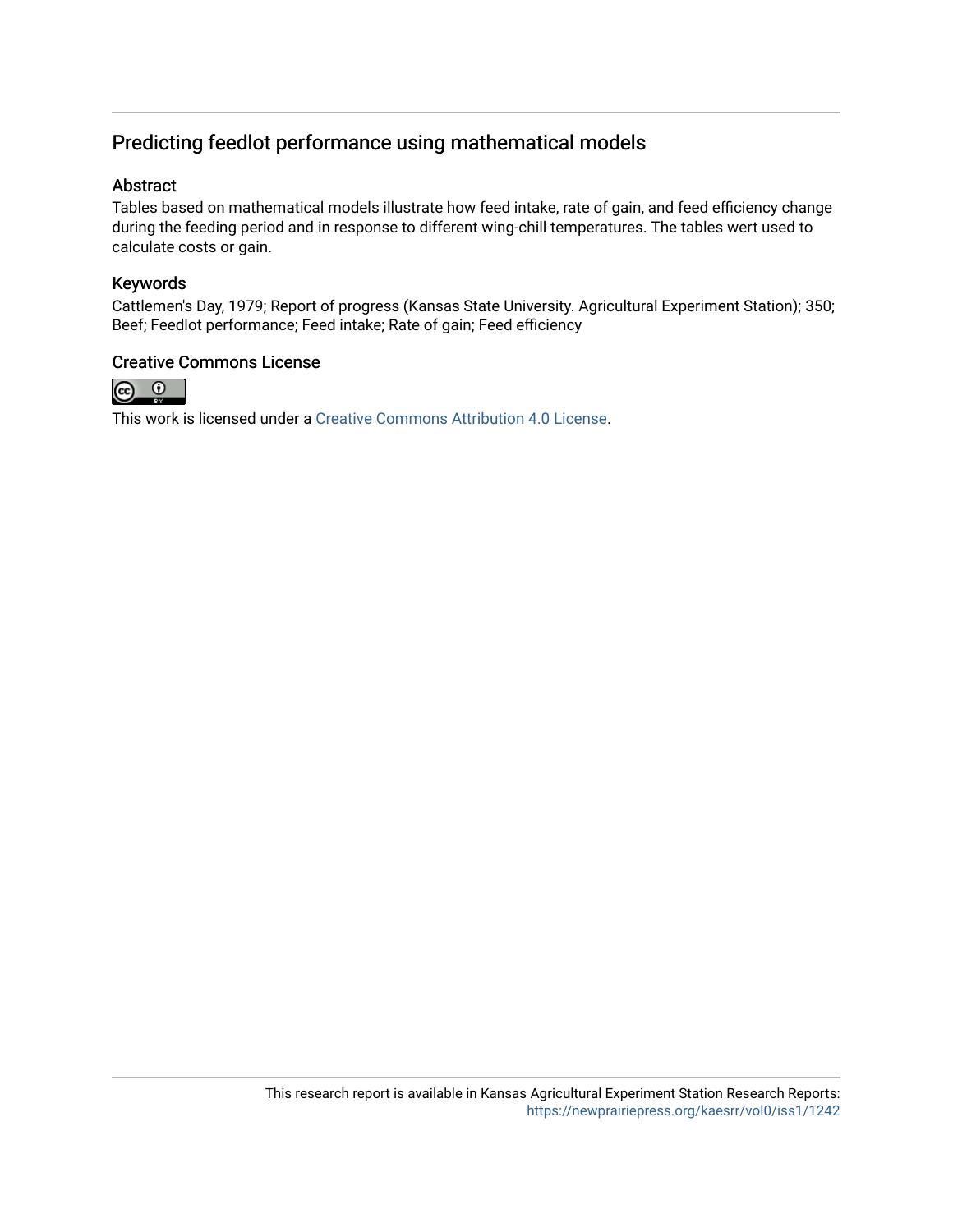Predicting Feedlot Performance Using Mathematical Models

Phil George and B. E. Brent

#### Summary

Tables based on mathematical models illustrate how feed intake, rate of gain, and feed efficiency change during the feeding period and in response to different wind-chill temperatures. The tables were used to calculate costs of gain.

#### Introduction

Daily gain and feed efficiency are generally calculated for feedlot cattle at the end of the feeding period but they do not show the gradual deterioration in performance during the feeding period. We used mathematical models to compute tables of gain, intake, and feed efficiency on a set of Hereford steers after each 50 pounds gained during the feeding period. Using the tables, a feeder can estimate the cost of each additional unit of gain and when to sell cattle for most profit or least loss.

#### Experimental Procedure

Twenty Hereford steers averaging 749 lbs. were individually fed the rations listed in Table 14.1. After a 7-day adjustment period, weekly feed consumption, weight, and weather data were collected and used to derive mathematical models of the steers' performance. The mathematical models were translated to tables of intake (Table 14.2), gain (Table 14.3), and feed efficiency (Table 14.4) at constant wind-chill temperatures of 41ºF and 5ºF.

#### Results

The cost of each additional pound of gain includes feed costs, yardage costs and interest. Thus, if an animal were fed a long time on a low-cost ration, total cost per pound of gain might be higher, because of yardage and interest costs, than if the animal gained faster on a more expensive ration.

The cost of gain table (Table 14.5) assumes that corn silage costs \$25 per ton at 40% dry matter; corn, \$2.40 per bu. (90% dry matter), and soybean meal supplement, \$200 per ton (90% dry matter), or, respectively, 3.13¢, 4.76¢, and 11.1¢ per pound on a dry matter basis. Ration 8 (Table 14.1) composed of 20.05% corn silage, 67.75% cracked corn, and 12.20% supplement would cost 5.21¢/lb. of dry matter.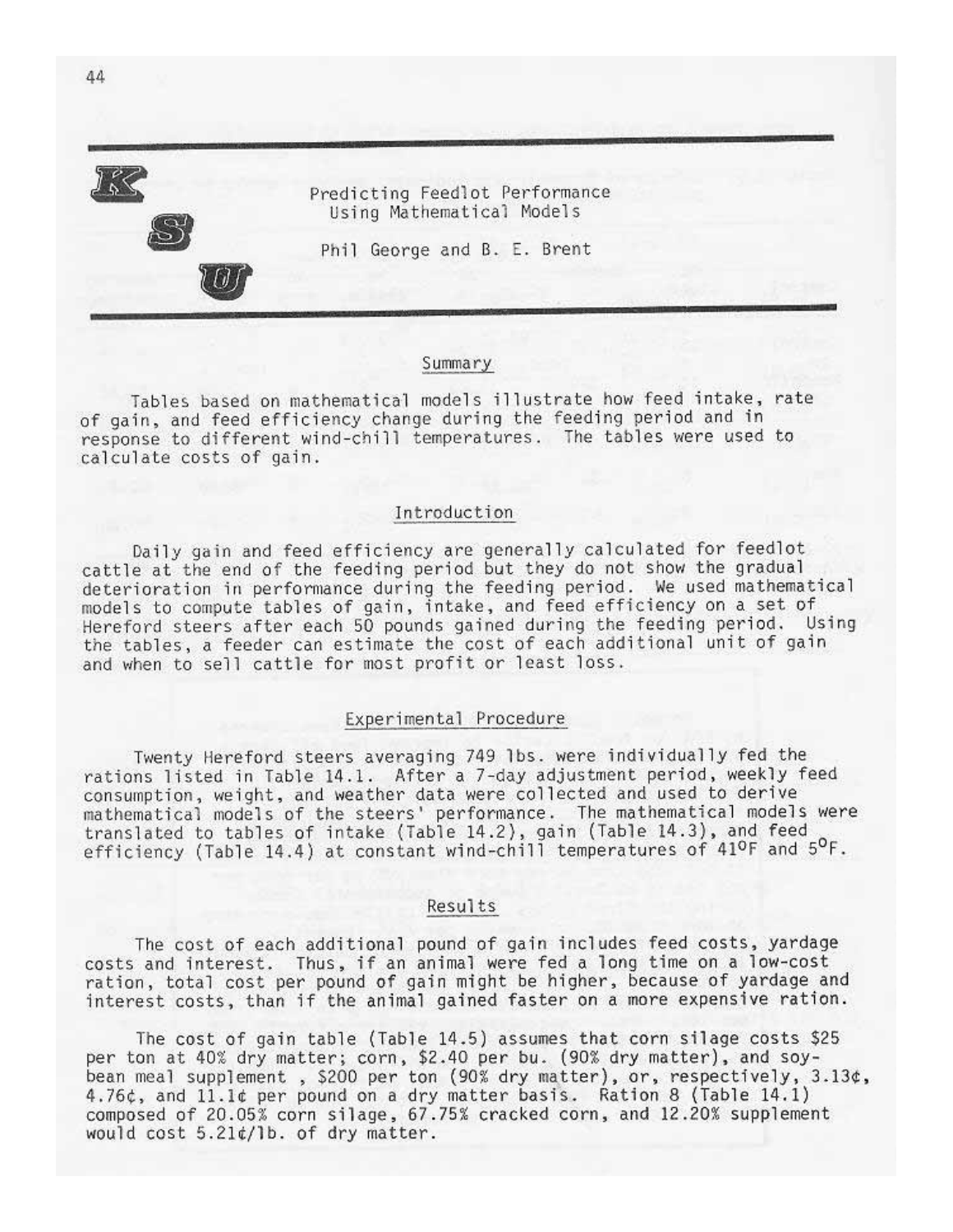Interest on a 700-1b. steer purchased for 70¢/1b. with money borrowed at 10.0% would be 13.42¢ per day, so a yardage cost of 6¢ per head per day would make fixed costs total 19.42¢ a day. Table 14.5 illustrates that as feed efficiency deteriorates with increased steer weight, cost for each additional unit of gain increases. Thus, cost of gain is economical early in the feeding period but increases dramatically at heavier weights. A 900-1b. steer (41<sup>o</sup>F) on ration 8 is predicted to gain 3.12 lbs. a day, so fixed costs are 6.22¢ per 1b. of gain. Feed costs are 29.64¢ per 1b. gf gain, and total cost is 35.86¢ per 1b. of gain. But an 1100-1b. steer (41<sup>0</sup>F) on ration 8 is predicted to gain 2.39 lbs. per day, so fixed costs are 8.13¢ and feed costs, 41.90¢, so total cost is 50.03¢ per lb. of gain.

A steer's performance declines under heat or cold stress because either kind of stress increases requirements for maintenance. A decrease in temperature increases intake and generally decreases gain for less efficient and more costly gain. The tables compare steer performance and cost of gain at<br>wind-chills of 41<sup>o</sup>F and 5<sup>o</sup>F and should help feeders project increased feeding costs and decreased gain during periods of extreme cold. High costs of gain due to cold temperatures usually will not continue for long periods. Gain and feed efficiency tables can be constructed for other combinations of corn and corn silage and wind-chills.

The model was developed with Hereford steers, fed neither DES nor Future trials will let us construct models describing performance Rumensin. of heifers and larger-framed cattle and include adjustments for feed additives.

|                                            |                | %, dry matter basis | <b>NEm</b>              | $NEp^2$ |                            |
|--------------------------------------------|----------------|---------------------|-------------------------|---------|----------------------------|
| Ration<br>no.                              | Corn<br>silage | Cracked<br>corn     | Supplement <sup>1</sup> |         | Mcal/100 lb.<br>dry matter |
| $\frac{2}{3}$                              | 89.95          | 0.00                | 10.05                   | 71.8    | 45.8                       |
|                                            | 80.01          | 9.64                | 10.35                   | 74.9    | 48.0                       |
|                                            | 70.07          | 19.30               | 10.63                   | 78.1    | 50.1                       |
| $\begin{array}{c} 4 \\ 5 \\ 6 \end{array}$ | 60.13          | 28.94               | 10.93                   | 81.3    | 52.3                       |
|                                            | 50.13          | 38.64               | 11.23                   | 84.4    | 54.5                       |
|                                            | 40.10          | 48.34               | 11.55                   | 87.6    | 56.6                       |
| 7                                          | 30.08          | 58.05               | 11.87                   | 90.8    | 58.8                       |
| 8                                          | 20.05          | 67.75               | 12.20                   | 93.9    | 61.0                       |
| 9                                          | 10.13          | 77.47               | 12.50                   | 97.1    | 63.1                       |
| 10                                         | 0.00           | 87.16               | 12.84                   | 100.3   | 65.3                       |

Ration fed steers to develop a mathematical model of feedlot Table 14.1. performance.

 $1$ Supplement composition was varied to assure adequate protein. Ingredients included soybean meal, ground limestone, dicalcium phosphate, salt, trace minerals, and vitamins.

 $2$ NEm = net energy for maintenance; NEp = net energy for production; Mcal = megacalories.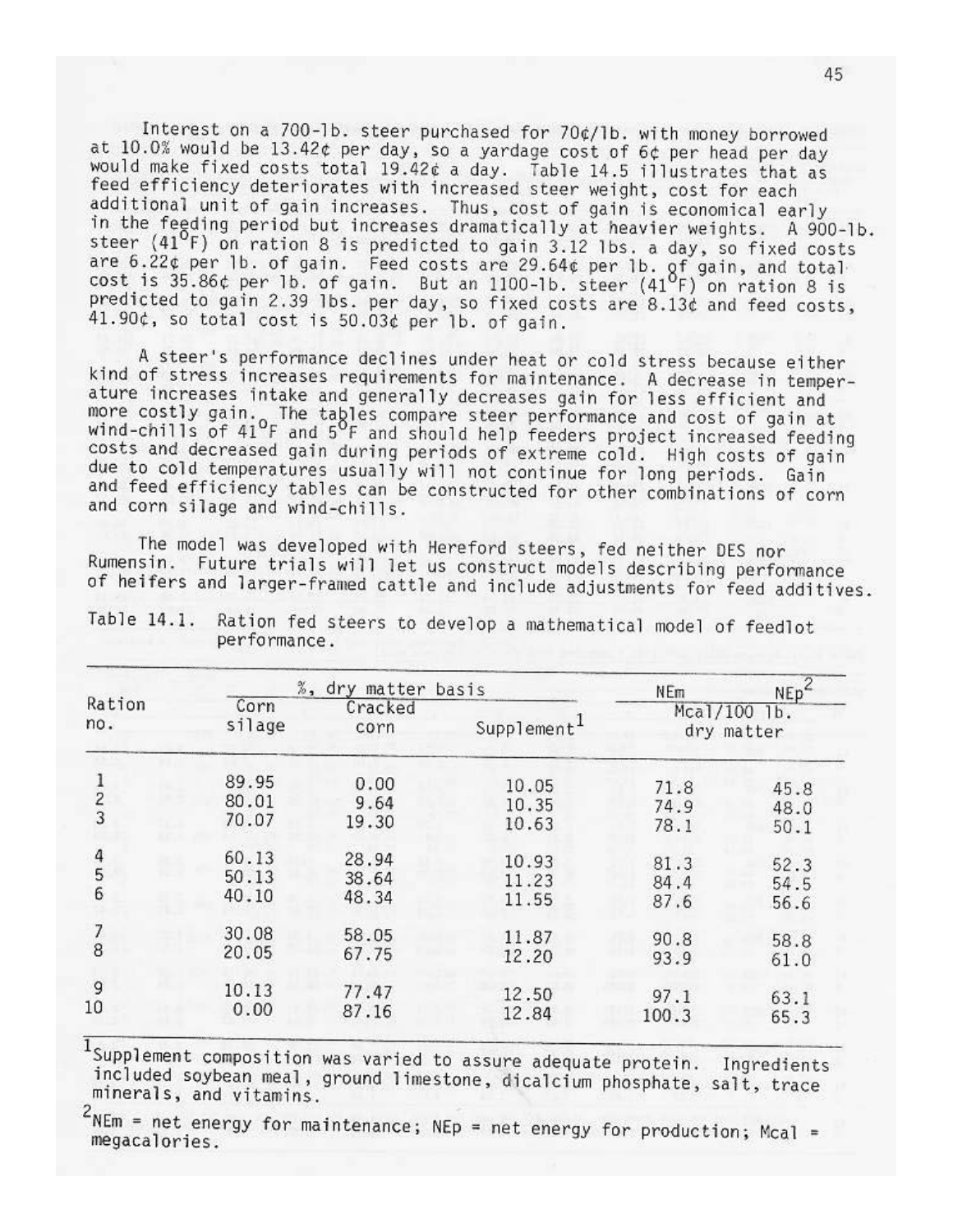| Wind-chill                                    | Steer        | Ration         |                |                |                |                |                |                |                |                |                |
|-----------------------------------------------|--------------|----------------|----------------|----------------|----------------|----------------|----------------|----------------|----------------|----------------|----------------|
| $\frac{\text{temp}}{\delta_F}$ .              | wt.,<br>lbs. | $\mathbf{1}$   | $\overline{c}$ | 3              | 4              | 5              | 6 <sub>1</sub> | 7              | 8              | 9              | 10             |
| 41<br>5                                       | 700          | 18.76<br>21.01 | 18.24<br>20.49 | 17.73<br>19.98 | 17.21<br>19.46 | 16.70<br>18.95 | 16.18<br>18.43 | 15.66<br>17.92 | 15.15<br>17.40 | 14.63<br>16.89 | 14.59<br>16.84 |
| $\frac{41}{5}$                                | 750          | 19.55<br>21.80 | 19.03<br>21.29 | 18.52<br>20.77 | 18.00<br>20.25 | 17.49<br>19.74 | 16.97<br>19.22 | 16.46<br>18.71 | 15.94<br>18.19 | 15.43<br>17.68 | 15.38<br>17.63 |
| $\frac{41}{5}$                                | 800          | 20.24<br>22.49 | 19.72<br>21.97 | 19.21<br>21.46 | 18.69<br>20.94 | 18.18<br>20.43 | 17.66<br>19.91 | 17.15<br>19.40 | 16.63<br>18.88 | 16.12<br>18.37 | 16.07<br>18.32 |
| 41<br>5                                       | 850          | 20.83<br>23.09 | 20.32<br>22.57 | 19.80<br>22.06 | 19.29<br>21.54 | 18.77<br>21.02 | 18.26<br>20.51 | 17.74<br>19.99 | 17.23<br>19.48 | 16.71<br>18.96 | 16.67<br>18.92 |
| 41<br>5                                       | 900          | 21.35<br>23.60 | 20.84<br>23.09 | 20.32<br>22.57 | 19.81<br>22.06 | 19.29<br>21.54 | 18.78<br>21.03 | 18.26<br>20.51 | 17.75<br>20.00 | 17.23<br>19.48 | 17.18<br>19.44 |
| $\frac{41}{5}$                                | 950          | 21.80<br>24.05 | 21.29<br>23.54 | 20.77<br>23.02 | 20.26<br>22.51 | 19.74<br>21.99 | 19.23<br>21.48 | 18.71<br>20.96 | 18.20<br>20.45 | 17.68<br>19.93 | 17.63<br>19.89 |
| $\frac{41}{5}$                                | 1000         | 22.19<br>24.44 | 21.68<br>23.93 | 21.16<br>23.41 | 20.65<br>22.90 | 20.13<br>22.38 | 19.62<br>21.87 | 19.10<br>21.35 | 18.59<br>20.84 | 18.07<br>20.32 | 18.03<br>20.28 |
| $\begin{array}{c} 41 \\ 5 \end{array}$        | 1050         | 22.53<br>24.78 | 22.02<br>24.27 | 21.50<br>23.75 | 20.99<br>23.24 | 20.47<br>22.72 | 19.96<br>22.21 | 19.44<br>21.69 | 18.93<br>21.18 | 18.41<br>20.66 | 18.36<br>20.62 |
| $\frac{41}{5}$                                | 1100         | 22.83<br>25.08 | 22.31<br>24.55 | 21.80<br>24.05 | 21.28<br>23.53 | 20.77<br>23.02 | 20.25<br>22.50 | 19.73<br>21.99 | 19.22<br>21.47 | 18.70<br>20.96 | 18.66<br>20.91 |
| $\frac{41}{5}$                                | 1150         | 23.08<br>25.33 | 22.57<br>24.82 | 22.05<br>24.30 | 21.54<br>23.79 | 21.02<br>23.27 | 20.51<br>22.76 | 19.99<br>22.24 | 19.47<br>21,73 | 18.96<br>21.21 | 18.91<br>21.71 |
| $\begin{smallmatrix} 41\\5 \end{smallmatrix}$ | 1200         | 23.30<br>25.55 | 22.79<br>25.04 | 22.27<br>24.52 | 21.76<br>24.01 | 21.24<br>23.49 | 20.73<br>22.98 | 20.21<br>22.46 | 19.70<br>21.95 | 19.18<br>21.43 | 19.14<br>21.39 |

o.

Table 14.2. Daily dry matter intake (1bs) computed from a steer performance model.

Table 14.3. Average daily gain (lbs.) computed from steer performance model.

| Wind-chill<br>$t_{\delta_F^{emp}}$ .          | Steer        | Ration       |                    |              |              |              |              |               |              |               |              |
|-----------------------------------------------|--------------|--------------|--------------------|--------------|--------------|--------------|--------------|---------------|--------------|---------------|--------------|
|                                               | wt.,<br>1bs. | 1            | $\hat{\mathbf{z}}$ | 3            | 4            | 5            | Б            | $\mathcal{I}$ | 8            | $\mathcal{G}$ | 10           |
| 41<br>5                                       | 700          | 3.05<br>2.15 | 3.09<br>2.20       | 3.14<br>2.25 | 3.19<br>2.30 | 3.24<br>2.35 | 3.29<br>2,40 | 3.34<br>2.44  | 3.38<br>2.49 | 3.43<br>2.54  | 3.44<br>2.54 |
| $\begin{array}{c} 41 \\ 5 \end{array}$        | 750          | 3.06<br>2.22 | 3.11<br>2.27       | 3.15<br>2.31 | 3.20<br>2.36 | 3.24<br>2.40 | 3:29<br>2.45 | 3.34<br>2.50  | 3.38<br>2.54 | 3.43<br>2.59  | 3.43<br>2.59 |
| $\frac{41}{5}$                                | 800          | 3.03<br>2.24 | 3.07<br>2.29       | 3.12<br>2.33 | 3.16<br>2.37 | 3.20<br>2.41 | 3.25<br>2.46 | 3.29<br>2.50  | 3.33<br>2.54 | 3.37<br>2.59  | 3.38<br>2.59 |
| $\begin{array}{c} 41 \\ 5 \end{array}$        | 850          | 2.96<br>2.22 | 3.00<br>2.26       | 3.04<br>2.30 | 3.08<br>2.34 | 3.12<br>2.38 | 3.16<br>2.42 | 3.20<br>2.46  | 3.24<br>2.50 | 3.28<br>2.54  | 3.29<br>2.55 |
| $\begin{smallmatrix} 41\\5 \end{smallmatrix}$ | 900          | 2.86<br>2.17 | 2.90<br>2.21       | 2.93<br>2.25 | 2.97<br>2.28 | 3.01<br>2.32 | 3.04<br>2.36 | 3.08<br>2.40  | 3.12<br>2.43 | 3.16<br>2.47  | 3.16<br>2.47 |
| $^{41}_{-5}$                                  | 950          | 2.73<br>2.09 | 2.76<br>2.13       | 2.80<br>2.16 | 2.83<br>2.20 | 2.86<br>2.23 | 2.90<br>2.26 | 2.93<br>2.30  | 2.97<br>2.33 | 3.00<br>2.37  | 3.01<br>2.37 |
| $41\,$<br>5                                   | 1000         | 2.57<br>1.99 | 2.60<br>2.02       | 2.64<br>2.05 | 2.67<br>2.08 | 2.70<br>2.12 | 2.73<br>2.15 | 2.76<br>2.18  | 2.79<br>2.21 | 2.82<br>2.24  | 2.83<br>2.24 |
| $41$<br>$5$                                   | 1050         | 2.40<br>1.87 | 2.43<br>1.89       | 2.45<br>1.92 | 2.48<br>1.95 | 2.51<br>1.98 | 2.54<br>2.01 | 2.57<br>2.04  | 2.60<br>2.07 | 2.63<br>2.10  | 2.63<br>2.10 |
| 41<br>5                                       | 1100         | 2.21<br>1.73 | 2.23<br>1.75       | 2.26<br>1.78 | 2.28<br>1.80 | 2.31<br>1.83 | 2.34<br>1.86 | 2.36<br>1.88  | 2.39<br>1.91 | 2.42<br>1.93  | 2.42<br>1.94 |
| $\frac{41}{5}$                                | 1150         | 2.00<br>1.57 | 2.03<br>1.60       | 2.05<br>1.62 | 2.07<br>1.64 | 2.10<br>1.67 | 2.12<br>1.69 | 2.14<br>1.71  | 2.17<br>1.74 | 2.19<br>1.76  | 2.19<br>1.76 |
| $\begin{array}{c} 41 \\ 5 \end{array}$        | 1200         | 1.79<br>1.41 | 1.81<br>1.43       | 1.83<br>1.45 | 1.85<br>1.47 | 1.87<br>1.49 | 1.89<br>1.51 | 1.91<br>1.53  | 1.93<br>1.55 | 1.95<br>1.57  | 1.95<br>1.57 |